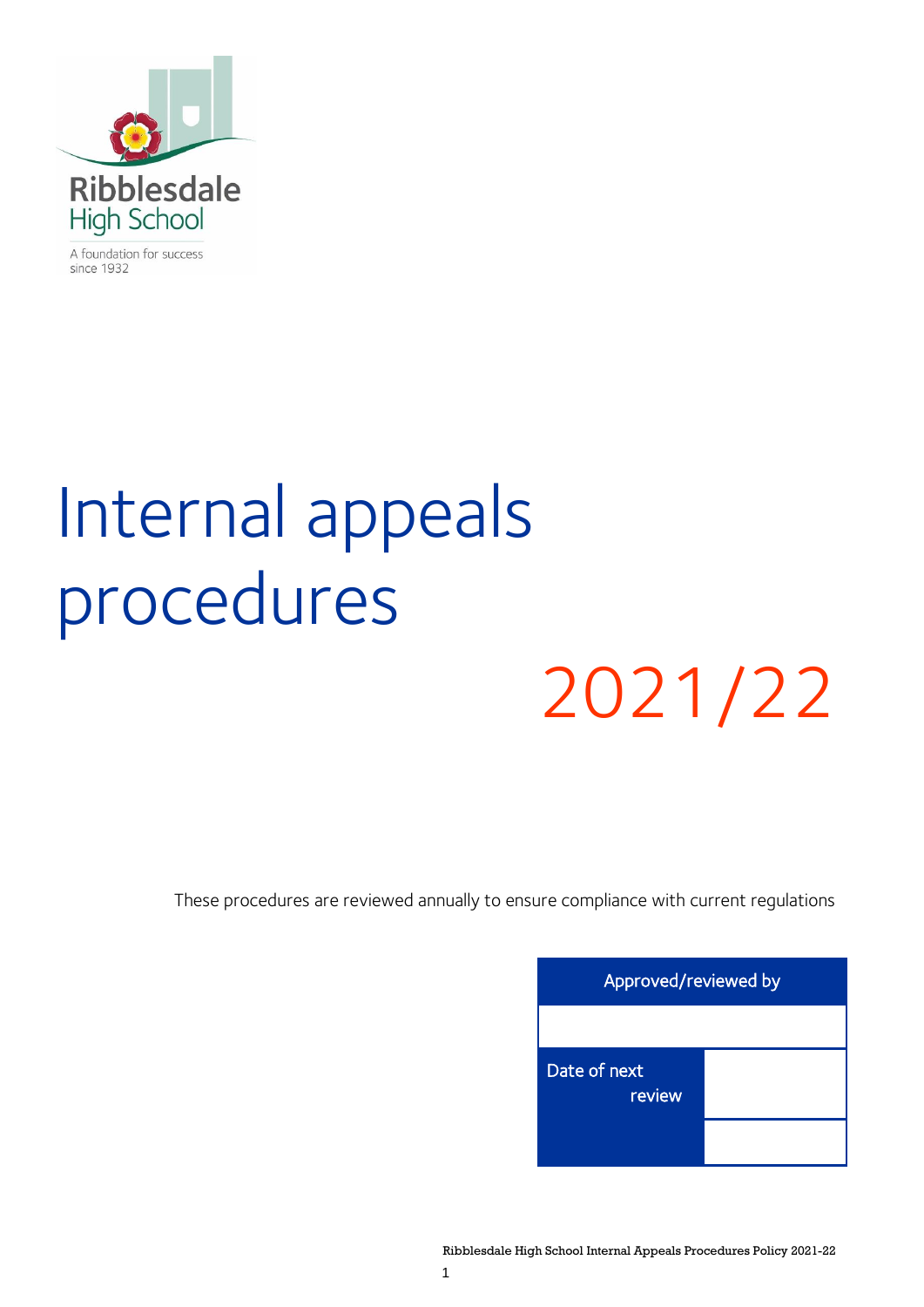### Key staff involved in internal appeals procedures

| Role           | Name(s)                        |
|----------------|--------------------------------|
| Head of centre | <b>Mrs Anne-Marie Horrocks</b> |
| SLT members    | Mr Mark O'Donoghue             |
| Exams officer  | Mrs Janine Brown               |
|                |                                |
|                |                                |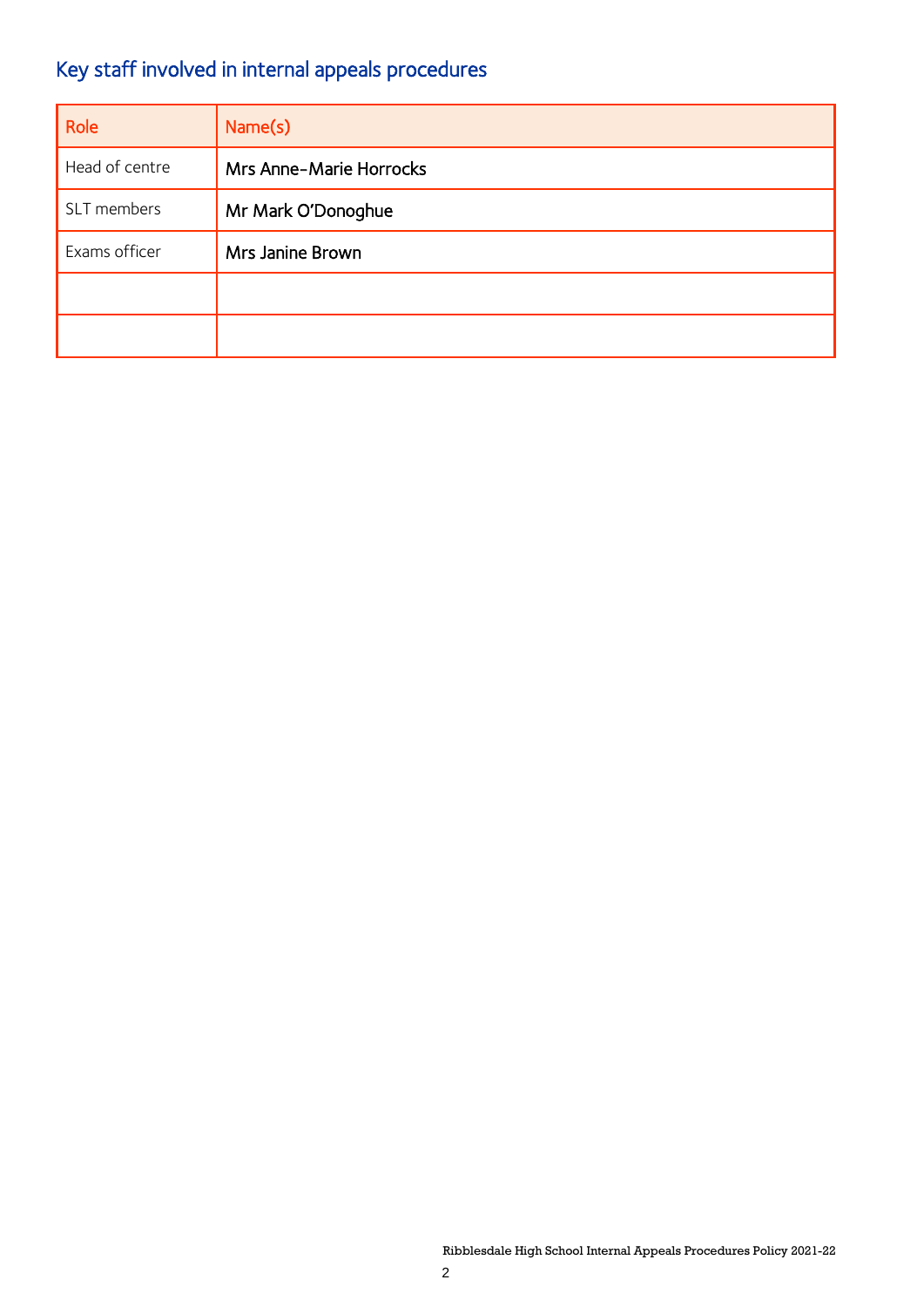#### 1. Appeals against internal assessment decisions (centre assessed marks)

Certain GCSE and other qualifications contain components of non-examination assessment (or units of coursework) which are internally assessed (marked) by Ribblesdale high school and internally standardised. The marks awarded (the internal assessment decisions) which contribute to the final grade of the qualification are then submitted by the deadline set by the awarding body for external moderation.

This procedure confirms Ribblesdale High School compliance with JCQ's General Regulations for Approved Centres section 5.7 that the centre will:

- *have in place and be available for inspection purposes, a written internal appeals procedure relating to internal assessment decisions and to ensure that details of this procedure are communicated, made widely available and accessible to all candidates*
- *before submitting marks to the awarding body inform candidates of their centre assessed marks and allow a candidate to request a review of the centre's marking*

Ribblesdale High School is committed to ensuring that whenever its staff mark candidates' work this is done fairly, consistently and in accordance with the awarding body's specification and subject-specific associated documents.

Ribblesdale High School ensures that all centre staff follow a robust Non-examination assessment policy (for the management of GCSE non-examination assessments). This policy details all procedures relating to non-examination assessments, including the marking and quality assurance/internal standardisation processes which relevant teaching staff are required to follow.

Candidates' work will be marked by staff who have appropriate knowledge, understanding and skill, and who have been trained in this activity. Ribblesdale High School is committed to ensuring that work produced by candidates is authenticated in line with the requirements of the awarding body. Where a number of subject teachers are involved in marking candidates' work, internal moderation and standardisation will ensure consistency of marking.

On being informed of their centre assessed marks, if a candidate believes that the above procedures where not followed in relation to the marking of his/her work, or that the assessor has not properly applied the mark standads to his/her marking, then he/she may make use of the appeals procedure below to consider whether to request a review of the centre's marking.

Ribblesdale High school will

- 1. ensure that candidates are informed of their centre assessed marks so that they may request a review of the centre's marking before marks are submitted to the awarding body
- 2. inform candidates that they will need to explain on what grounds they wish to request a review of an internally assessed mark as a review will only focus on the quality of their work in meeting the published assessment criteria
- 3. inform candidates that they may request copies of materials (generally, as a minimum, a copy their marked assessment material (work) and the mark scheme or assessment criteria plus additional materials which may vary from subject to subject) to assist them in considering whether to request a review of the centre's marking of the assessment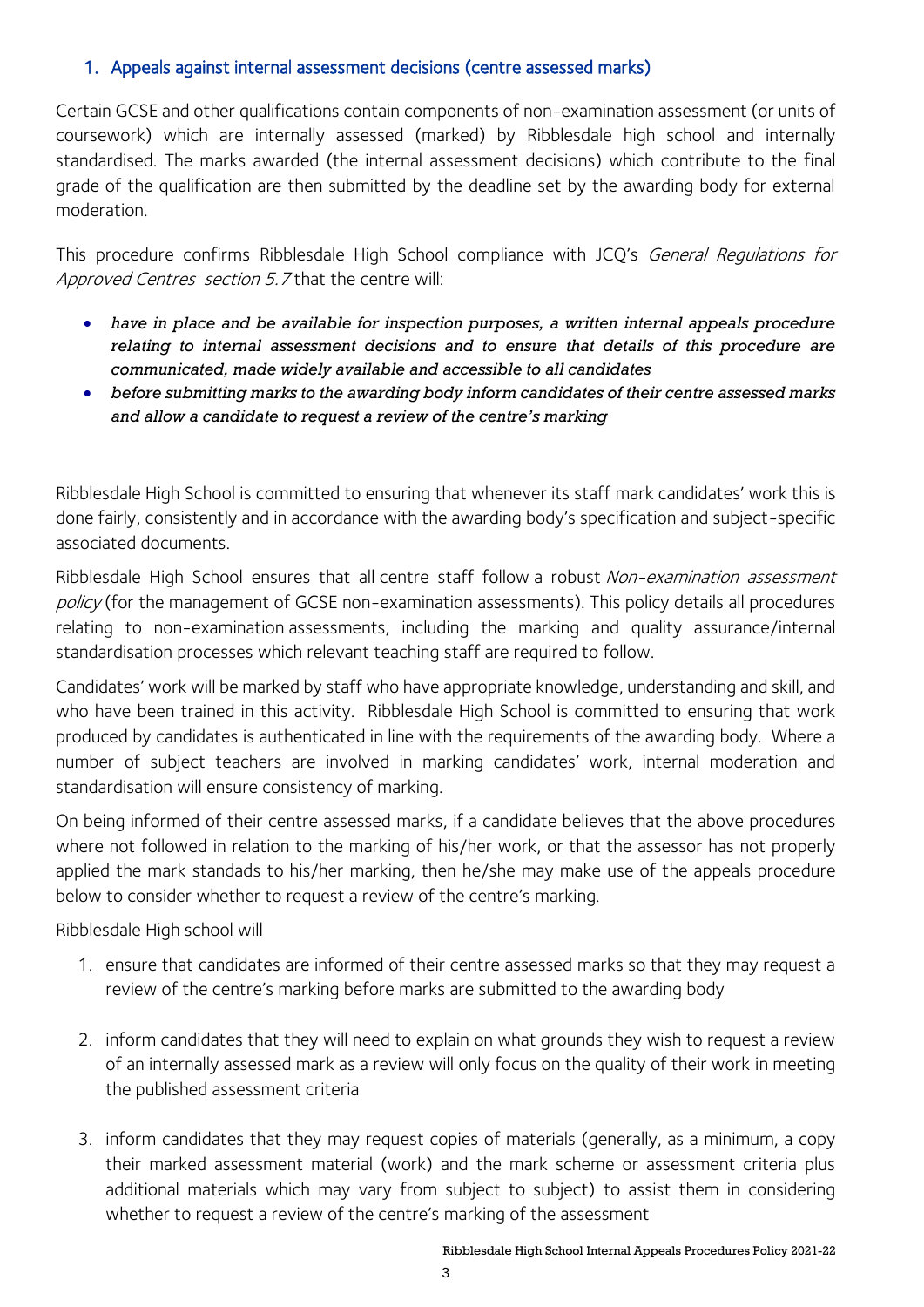- 4. having received a request for copies of materials, promptly make them available to the candidate (or for some marked assessment materials, such as art work and recordings, inform the candidate that these will be shared under supervised conditions) within 1 calendar days
- 5. inform candidates they will not be allowed access to original assessment material unless supervised
- 6. provide candidates with sufficient time in order to allow them to review copies of materials and reach a decision, informing candidates that if their decision is to request a review they will need to explain what they believe the issue to be
- 7. provide a clear deadline for candidates to submit a request for a review of the centre's marking. Requests will not be accepted after this deadline. Requests must be made in writing within 4working days of receiving copies of the requested materials
- 8. allow 5 working days for the review to be carried out, to make any necessary changes to marks and to inform the candidate of the outcome, all before the awarding body's deadline for the submission of marks
- 9. ensure that the review of marking is conducted out by an assessor who has appropriate competence, has had no previous involvement in the assessment of that candidate and has no personal interest in the review
- 10.instruct the reviewer to ensure that the candidate's mark is consistent with the standard set by the centre
- 11.inform the candidate in writing of the outcome of the review of the centre's marking

The outcome of the review of the centre's marking will be made known to the head of centre who will have the final decision if there is any disagreement on the mark to be submitted to the awarding body.. A written record of the review will be kept and made available to the awarding body upon request.

The awarding body will be informed if the centre does not accept the outcome of the review.

The moderation process carried out by the awarding bodies may result in a mark change, either upwards or downwards, even after an internal review. The internal review process is in place to ensure consistency of marking within the centre, whereas moderation by the awarding body ensures that centre marking is in line with national standards. The mark submitted to the awarding body is subject to change and should therefore be considered provisional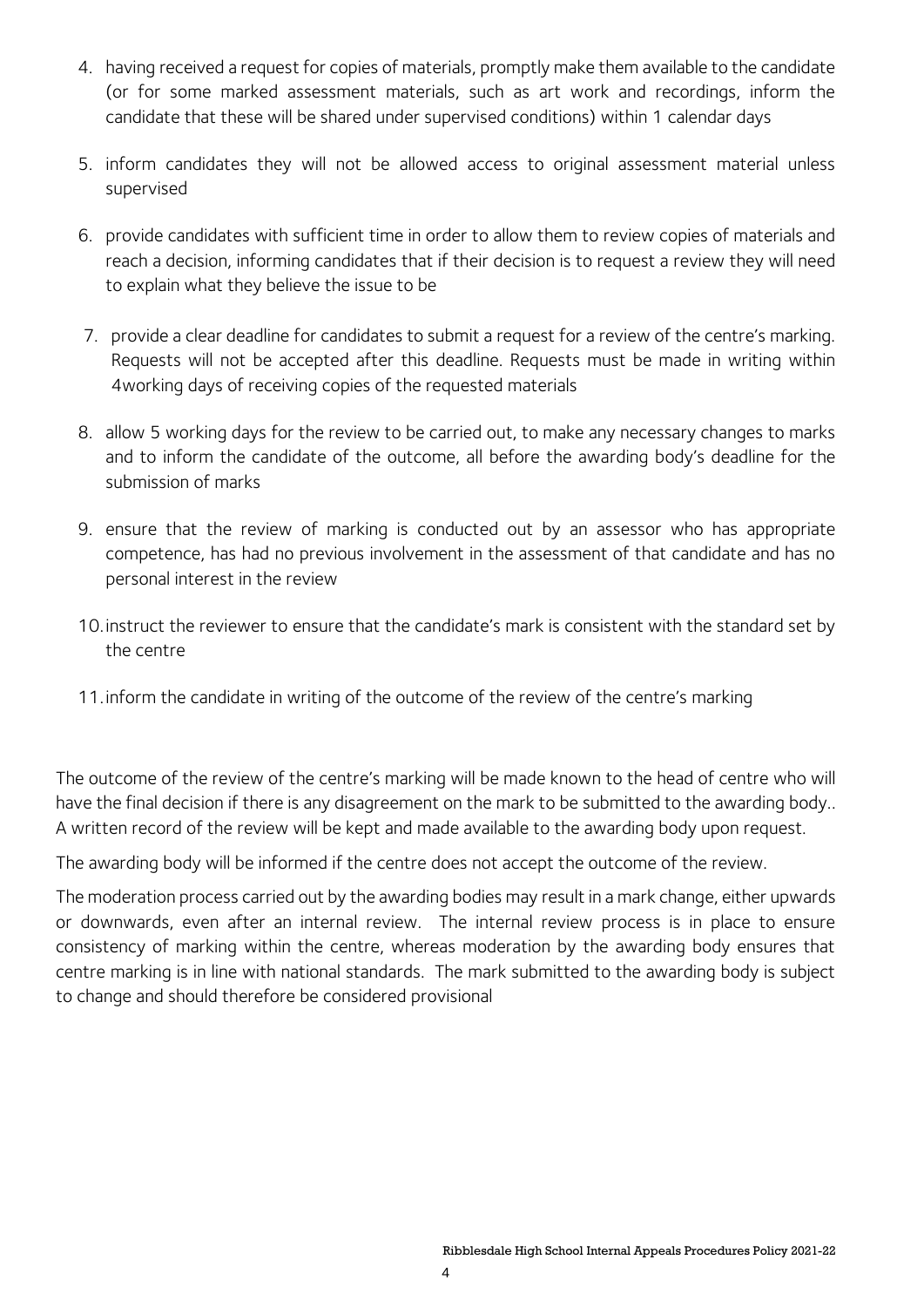#### 2. Appeals against the centre's decision not to support a clerical check, a review of marking, a review of moderation or an appeal

This procedure confirms Ribblesdale High School's compliance with JCQ's General Regulations for Approved Centres 2020-2021 (section 5.13) that the centre will:

• have available for inspection purposes and draw to the attention of candidates and their parents/carers, a written internal appeals procedure to manage disputes when a candidate disagrees with a centre decision not to support a clerical re-check, a review of marking, a review of moderation or an appeal

Following the issue of results, awarding bodies make post-results services available. Full details of these services, internal deadlines for requesting a service and fees charged are provided by the exams officer.

Candidates are also made aware of the arrangements for post-results services and the availability of senior members of centre staff immediately after the publication of results, before they sit any exams.

If the centre or a candidate (or his/her parent/carer) has a concern and believes a result may not be accurate, post-results services may be considered.

The JCQ post-results services currently available are detailed below.

#### Reviews of Results (RoRs):

- Service 1 (Clerical re-check) This is the only service that can be requested for objective tests (multiple choice tests)
- Service 2 (Review of marking)
- Priority Service 2 (Review of marking) This service is only available for externally assessed components of GCE A-level specifications (an individual awarding body may also offer this priority service for other qualifications)
- Service 3 (Review of moderation) This service is not available to an individual candidate

#### Access to Scripts (ATS):

- Copies of scripts to support reviews of marking
- copies of scripts to support teaching and learning

Where a concern is expressed that a particular result may not be accurate, the centre will look at the marks awarded for each component part of the qualification alongside any mark schemes, relevant result reports, grade boundary information etc. when made available by the awarding body to determine if the centre supports any concerns.

For written components that contributed to the final result, the centre will:

- 1. Where a place a university or college is at risk, consider supporting a request for a Priority Service 2 review of marking
- 2. In all other instances, consider accessing the script by:
	- a) (where the service is made available by the awarding body) requesting a priority copy of the candidate's script to support a review of marking by the awarding body deadline or
	- b) (where the option is made available by the awarding body) viewing the candidate's marked script online to consider if requesting a review of marking is appropriate
- 3. Collect informed written consent/permission from the candidate to access his/her script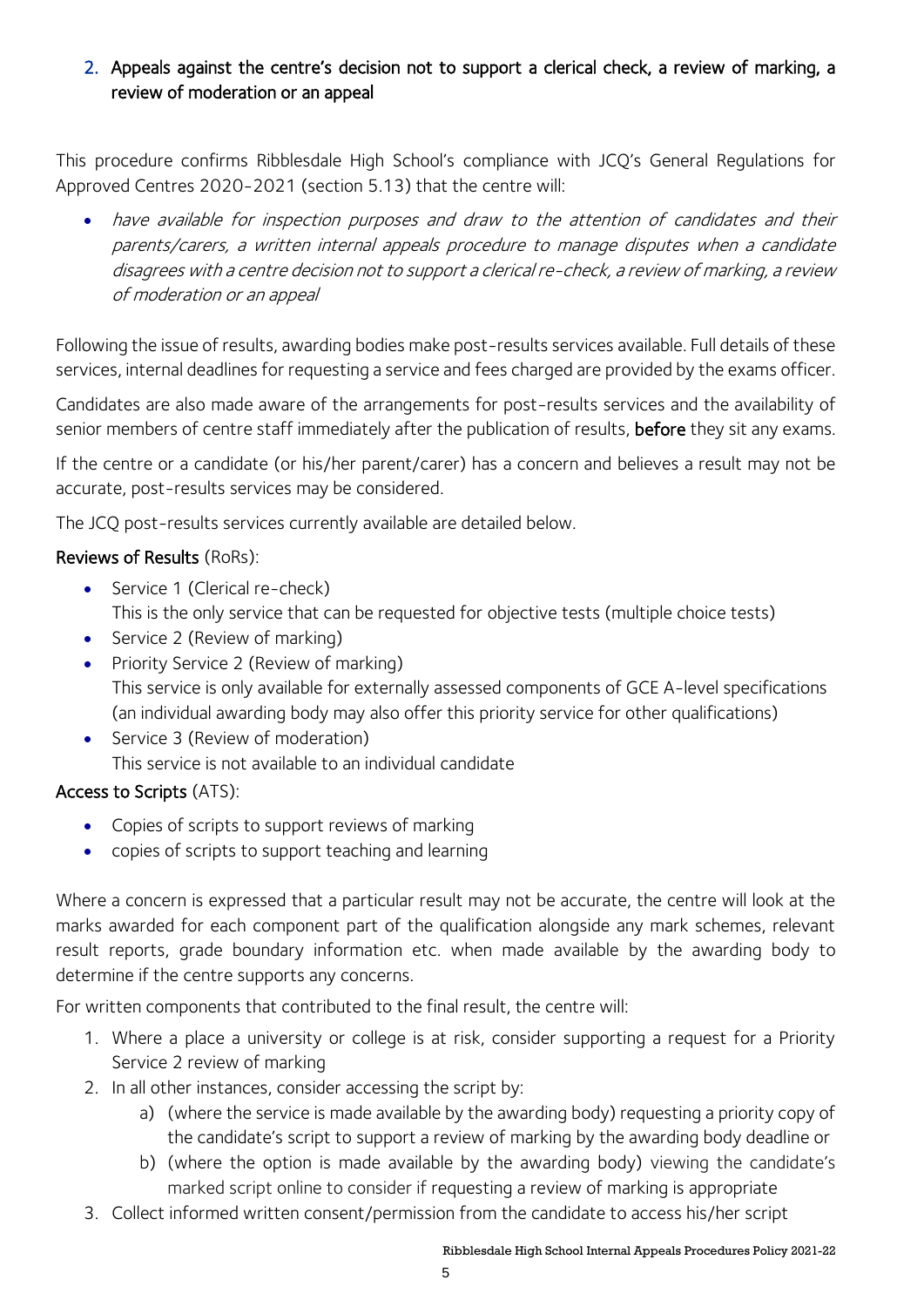- 4. On access to the script, consider if it is felt that the agreed mark scheme has been applied correctly in the original marking and if the centre considers there are any errors in the marking
- 5. Support a request for the appropriate RoR service (clerical re-check or review of marking) if any error is identified]
- 6. Collect informed written consent from the candidate to request the RoR service before the request is submitted
- 7. Where relevant, advise an affected candidate to inform any third party (such as a university or college) that a review of marking has been submitted to an awarding body]

Written candidate consent (informed consent via candidate email is acceptable) is required in all cases before a request for a RoR service 1 or 2 (including priority service 2) is submitted to the awarding body. Consent is required to confirm the candidate understands that the final subject grade and/or mark awarded following a clerical re-check or a review of marking, and any subsequent appeal, may be lower than, higher than, or the same as the result which was originally awarded. Candidate consent must only be collected after the publication of results.

For any moderated components that contributed to the final result, the centre will:

- Confirm that a review of moderation cannot be undertaken on the work of an individual candidate or the work of candidates not in the original sample submitted for moderation
- Consult the moderator's report/feedback to identify any issues raised
- Determine if the centre's internally assessed marks have been accepted without change by the awarding body – if this is the case, a RoR service 3 (Review of moderation) will not be available
- Determine if there are any grounds to submit a request for a review of moderation for the work of all candidates in the original sample]

Where a candidate disagrees with a centre decision not to support a clerical re-check, a review of marking or a review of moderation, the centre will:

- For a review of marking (RoR priority service 2), advise the candidate he/she may request the review by providing informed written consent (and the required fee) for this service to the centre by the deadline set by the centre
- For a review of marking (RoR service 1 or 2), first advise the candidate to access a copy his/her script to support a review of marking by providing written permission for the centre to access the script (and any required fee) for this service for the centre to submit this request
- After accessing the script to consider the marking, inform the candidate that if a request for a review of marking (RoR service 1 or 2) is required, this must be submitted by the deadline set by the centre by providing informed written consent (and the required fee) for this service to the centre to submit this request
- Inform the candidate that a review of moderation (RoR service 3) cannot be requested for the work of an individual candidate or the work of a candidate not in the original sample]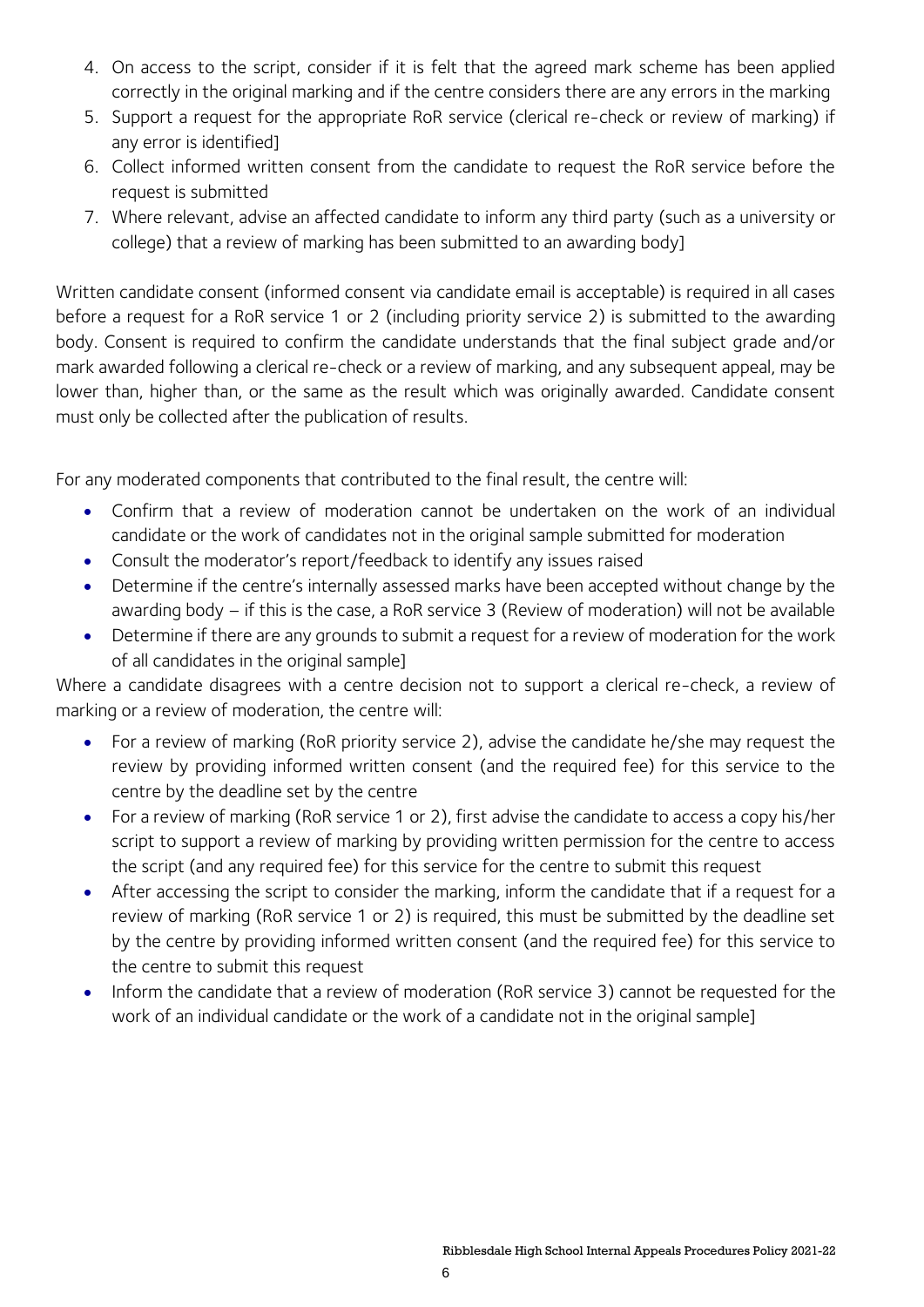If the candidate (or his/her parent/carer) believes there are grounds to appeal against the centre's decision not to support a review, an internal appeal can be submitted to the centre no later than two working days before the internal deadline for submitting a reviews of results (RoR's).

The appellant will be informed of the outcome of his/her appeal before the internal deadline for submitting a RoR

Following the RoR outcome, an external appeals process is available if the head of centre remains dissatisfied with the outcome and believes there are grounds for appeal. The JCQ publications Post-Results Services and JCQ Appeals Booklet (A guide to the awarding bodies' appeals processes) will be consulted to determine the acceptable grounds for a preliminary appeal.

Where the head of centre is satisfied after receiving the RoR outcome, but the candidate (or his/her parent/carer) believes there are grounds for a preliminary appeal to the awarding body, a further internal appeal may be made to the head of centre. Following this, the head of centre's decision as to whether to proceed with a preliminary appeal will be based upon the acceptable grounds as detailed in the JCQ Appeals Booklet. Candidates or parents/carers are not permitted to make direct representations to an awarding body.

The internal appeals form should be completed and submitted to the centre within 5 working days of the notification of the outcome of the RoR. Subject to the head of centre's decision, this will allow the centre to process the preliminary appeal and submit to the awarding body within the required 30 calendar days of receiving the outcome of the review. Awarding body fees which may be charged for the preliminary appeal must be paid to the centre by the appellant before the preliminary appeal is submitted to the awarding body (fees are available from the exams officer). If the appeal is upheld by the awarding body, this fee will be refunded by the awarding body and repaid to the appellant by the centre.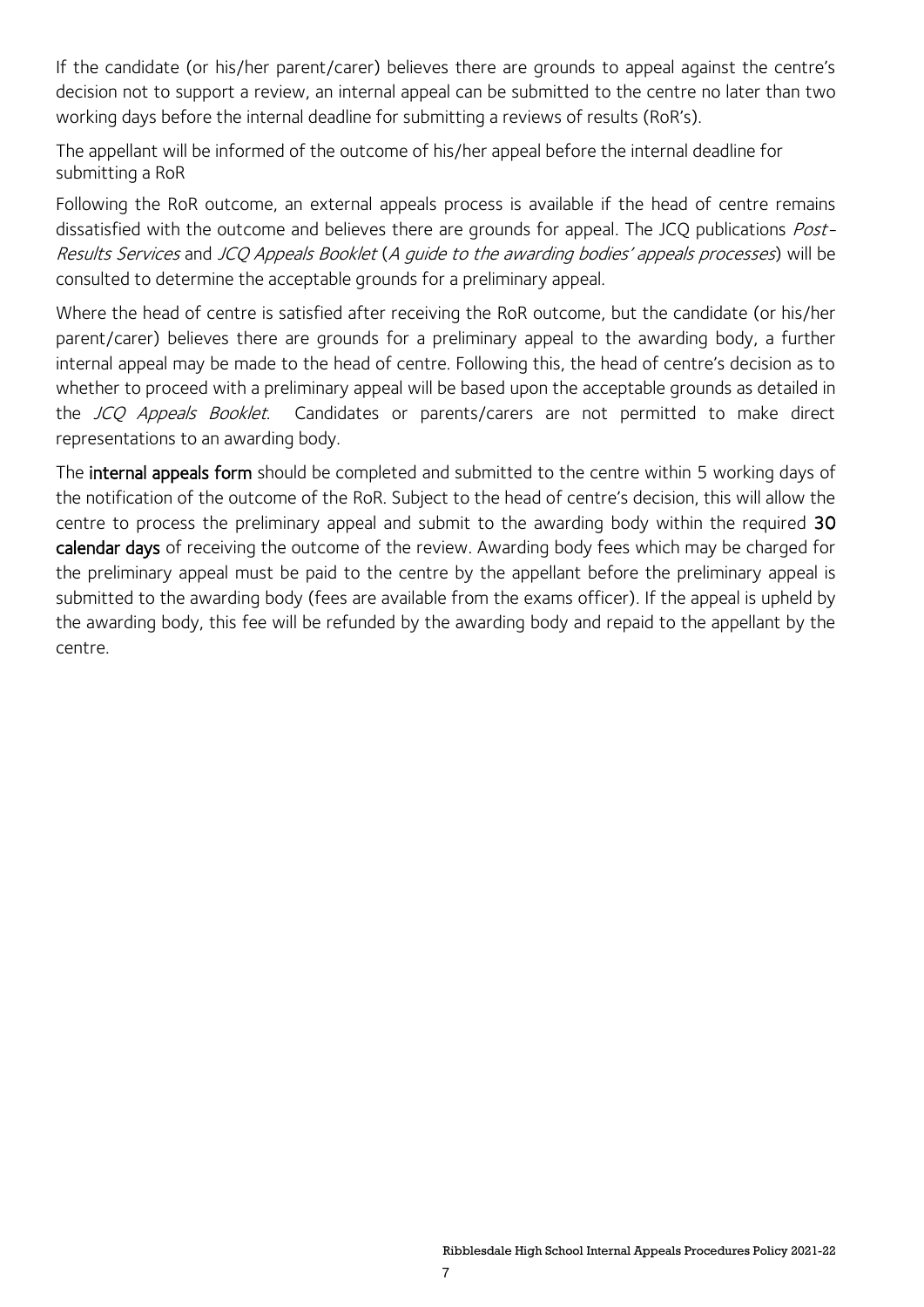#### Internal appeals form

| <b>FOR CENTRE USE ONLY</b> |  |  |  |
|----------------------------|--|--|--|
| Date received              |  |  |  |
| Reference No.              |  |  |  |

Please tick box to indicate the nature of your appeal and complete all white boxes on the form below

- $\Box$  Appeal against an internal assessment decision and/or request for a review of marking
- $\Box$  Appeal against the centre's decision not to support a clerical re-check, a review of marking, a review of moderation or an appeal

| Name of appellant                    | Candidate name<br>different to<br>appellant |  |
|--------------------------------------|---------------------------------------------|--|
| Awarding body                        | Exam paper code                             |  |
| Subject<br><b>Qualification type</b> | Exam paper title                            |  |

Please state the grounds for your appeal below

(If applicable, tick below)

 $\Box$  Where my appeal is against an internal assessment decision I wish to request a review of the centre's marking

If necessary continue on an additional page if this form is being completed electronically or overleaf if hard copy being completed

Appellant signature:  $\blacksquare$ 

This form must be signed, dated and returned to the exams officer on behalf of the head of centre to the timescale indicated in the relevant appeals procedure